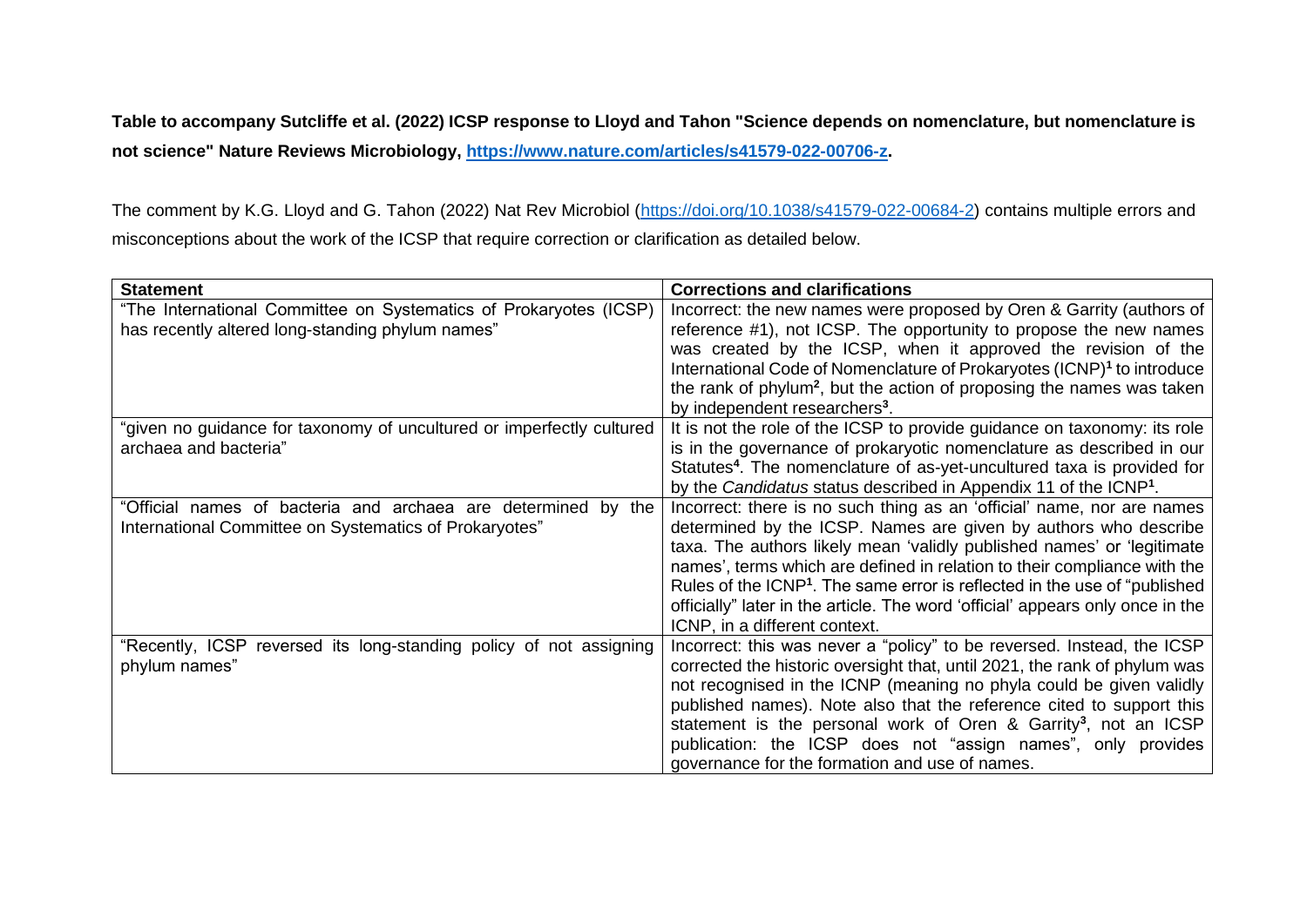| "This decision should be viewed in the context of the fact that ICSP has | Whilst both are important, it is unclear why the authors think that these             |
|--------------------------------------------------------------------------|---------------------------------------------------------------------------------------|
| not assumed responsibility for naming bacteria and archaea that are not  | two separate things should be conflated. Moreover, this statement is                  |
| readily cultured."                                                       | incorrect in that General Consideration 5 <sup>1</sup> states that the ICNP "applies" |
|                                                                          | to all Prokaryotes" (irrespective of whether 'readily cultured' or not).              |
| "two freely shared culture collections"                                  | The authors mean that, since January 2001, subcultures of type strains                |
|                                                                          | of species being named (or reclassified) must be available from two                   |
|                                                                          | publicly accessible culture collections in different countries (as specified          |
|                                                                          | in ICNP Rule 30 <sup>1</sup> ). In exceptional cases, exemptions may be applied       |
|                                                                          | for.                                                                                  |
| "classification is a model of the evolutionary relationships among       | This is not necessarily true as it conflates classification with                      |
| organisms"                                                               | phylogenetic analysis. Whilst we expect few would disagree that a                     |
|                                                                          | classification should ideally reflect evolutionary relationships, a                   |
|                                                                          | classification can in fact be formed on the basis of any criterion deemed             |
|                                                                          | appropriate in the opinion of the taxonomist, subject to satisfying the               |
|                                                                          | peer review process. Indeed, Principle $1(4)^1$ of the ICNP prominently               |
|                                                                          | protects freedom of 'taxonomic opinion'. For example, a taxonomist has                |
|                                                                          | freedom to classify bacteria simply into cocci, filaments, rods and spirilli,         |
|                                                                          | although this would now be unlikely to receive endorsement in the wider               |
|                                                                          | scientific community.                                                                 |
| "The ICSP relies on strict nomenclature rules and experts in microbial   | Incorrect: the ICNP makes no comment on how classification should be                  |
| subgroups to ensure that nomenclature is stable and follows a            | performed, and as noted above protects freedom of 'taxonomic opinion'.                |
| polyphasic classification combining phenotype and genotype"              | Indeed, General Consideration 4 of the ICNP states "Rules of                          |
|                                                                          | nomenclature do not govern the delimitation of taxa nor determine their               |
|                                                                          | relations" and the terms genotype and phenotype do not occur in the                   |
|                                                                          | Rules of the ICNP. Decisions regarding appropriate methodological                     |
|                                                                          | approaches (e.g., the need for 'polyphasic classification') rest with the             |
|                                                                          | Editors (and peer reviewers) of journals publishing taxonomic studies.                |
|                                                                          | Note also that the ICSP Statutes <sup>4</sup> specify that the Subcommittees on       |
|                                                                          | Taxonomy ("subgroups") "cannot legislate on classification but may                    |
|                                                                          | contribute materially towards the general acceptance of a                             |
|                                                                          | classification".                                                                      |
| "Others cannot overcome the slow and expensive naming process"           | The naming process per se is not expensive. Perhaps the authors mean                  |
|                                                                          | the process of taxonomic characterisation of cultures is expensive?                   |
|                                                                          | However, this is also debatable relative to other fields of science.                  |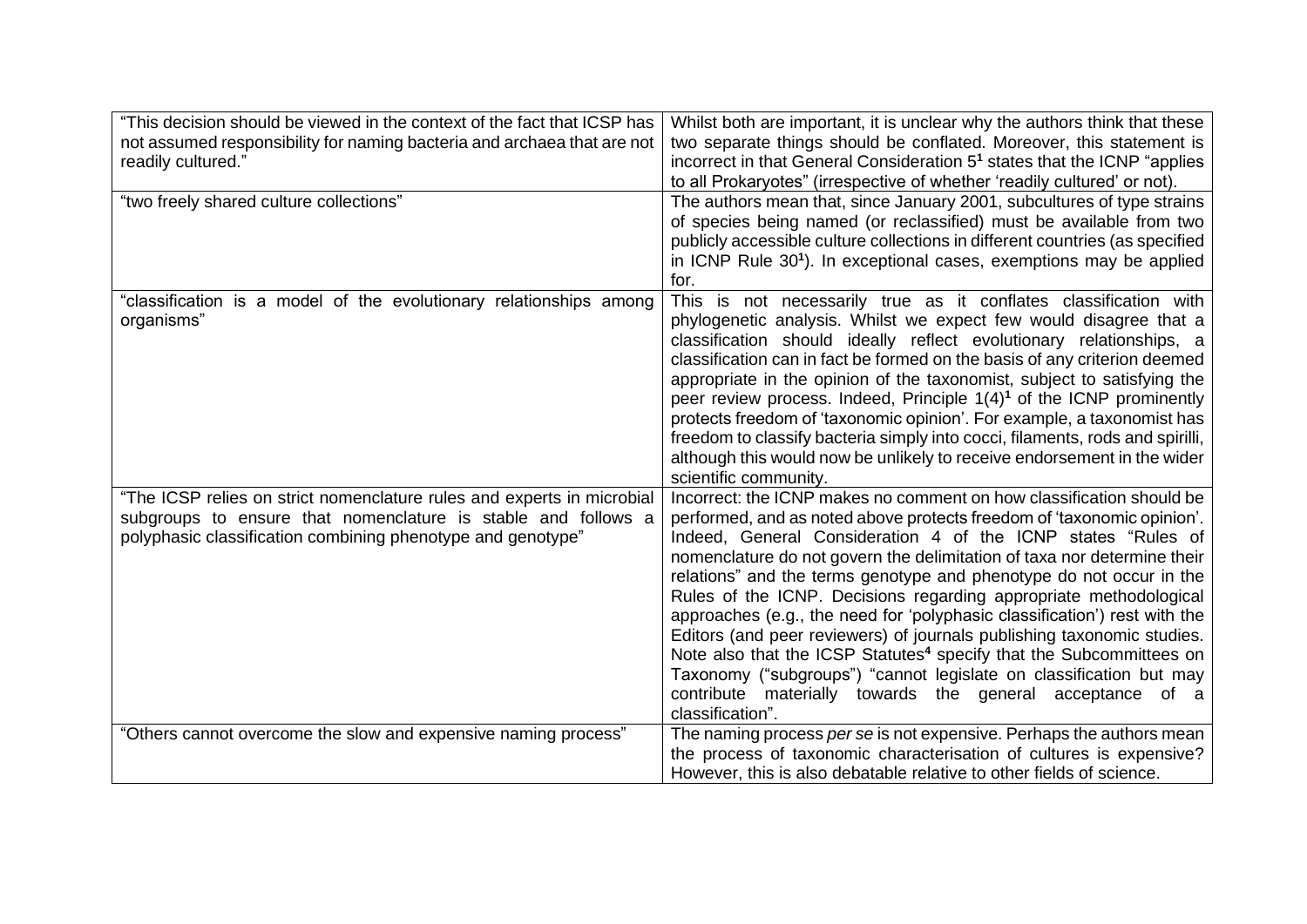| "the Silva database has largely replaced ICSP for both nomenclature<br>and classification"                                                                    | Aside from this being an unsubstantiated matter of opinion, it is incorrect<br>in the sense that the ICSP does not deal with classification and makes<br>no attempt to provide any form of classification: the work of the ICSP is<br>purely focussed on prokaryotic nomenclature and its governance. In<br>contrast, SILVA (https://www.arb-silva.de/) is a specialised resource<br>aiding use of rRNA sequence data, so it is a false comparison to imply<br>Silva and ICSP have the same goals.                                                                                                                                                                      |
|---------------------------------------------------------------------------------------------------------------------------------------------------------------|-------------------------------------------------------------------------------------------------------------------------------------------------------------------------------------------------------------------------------------------------------------------------------------------------------------------------------------------------------------------------------------------------------------------------------------------------------------------------------------------------------------------------------------------------------------------------------------------------------------------------------------------------------------------------|
| 'some members of the validly named genus Geobacter were<br>reassigned Citrifermentans, even though no Geobacter culture has<br>been shown to ferment citrate" | This classification is a matter of taxonomic opinion. Whilst the name<br>Citrifermentans is not ideal, it is not inherently problematic in respect of<br>the Rules of nomenclature as Principle 4 of the ICNP states "The<br>primary purpose of giving a name to a taxon is to supply a means of<br>referring to it rather than to indicate the characters or the history of the<br>taxon." Note also that "validly named genus" is a misunderstanding -<br>there are only 'validly published' names of genera.                                                                                                                                                         |
| "Citrifermentans remains on the List of Prokaryotic Names with<br>Standing in Nomenclature (LPSN)."                                                           | This statement implies that LPSN has some sort of status as an official<br>repository. Note instead that LPSN is in fact a service, provided by<br>DSMZ as a curated resource about nomenclature <sup>5</sup> . The entry of a name<br>in LPSN is simply information to be interpreted by the user, as the<br>listings contain both validly published and other names, as well as<br>highlighting correct and illegitimate names. It is also notable that the<br>entry for Citrifermentans records that this name is both validly published<br>and a heterotypic synonym of Geomonas Xu et al. 2020<br>(https://lpsn.dsmz.de/genus/citrifermentans; accessed 17/01/22). |
| "Environmental microbiologists recently proposed a roadmap for<br>incorporating genomes as type material into ICSP"                                           | Incorrect: changes were proposed to the nomenclatural code i.e., the<br>authors have confused the ICSP and the ICNP.                                                                                                                                                                                                                                                                                                                                                                                                                                                                                                                                                    |
| "ICSP voted recently to decide phylum names <sup>1</sup> ."                                                                                                   | Incorrect: the ICSP did not "decide" on any names, only to revise the<br>ICNP to include the rank of phylum. Note also that reference #1 cited is<br>a secondary citation. The article explaining the decision of the ICSP to<br>include the rank of phylum in the ICNP is Oren et al. (2021) <sup>2</sup> .                                                                                                                                                                                                                                                                                                                                                            |
| "On one hand, we have ICSP On the other hand, we have GTDB"                                                                                                   | As with the earlier reference to SILVA, this is a false comparison. ICSP<br>is an organisation responsible for maintaining a code of nomenclature,<br>the ICNP; GTDB is an "initiative to establish a standardised microbial<br>taxonomy" (https://gtdb.ecogenomic.org/about)<br>that reflects<br>the<br>methodology and taxonomic opinion of those that developed and<br>maintain it <sup>6</sup> .                                                                                                                                                                                                                                                                    |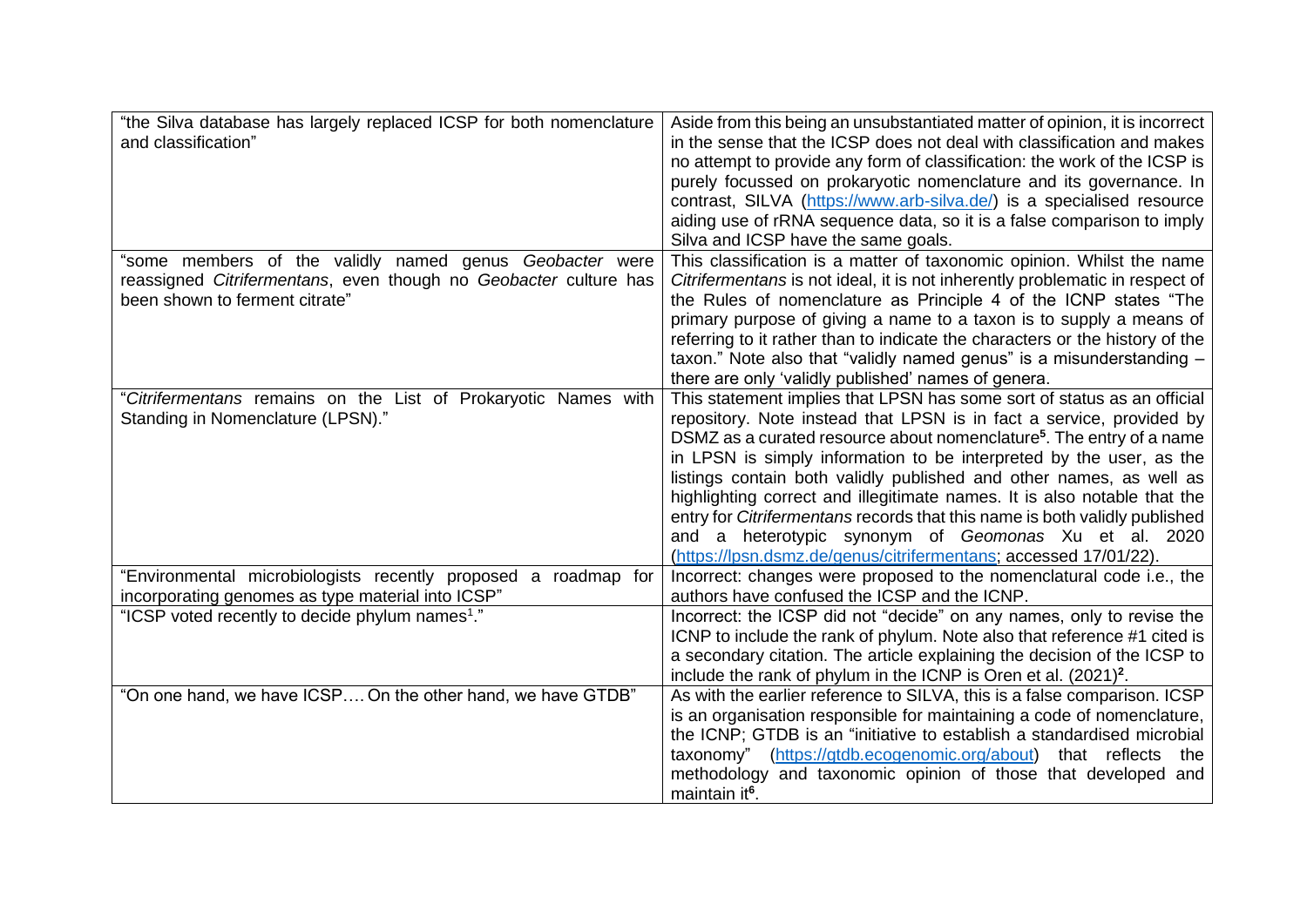| "There appears to be some merging of the two, as the originator of the<br>GTDB, Phil Hugenholtz, has recently become a member of ICSP"                                                                                                                                      | We emphasise that Professor Hugenholtz is a member of ICSP by<br>virtue of being the Australian Society for Microbiology's delegate. He<br>does not represent GTDB.                                                                                                                                                                                                                                                          |
|-----------------------------------------------------------------------------------------------------------------------------------------------------------------------------------------------------------------------------------------------------------------------------|------------------------------------------------------------------------------------------------------------------------------------------------------------------------------------------------------------------------------------------------------------------------------------------------------------------------------------------------------------------------------------------------------------------------------|
| "ICSP has proposed to change these historic and widely used names<br>three times."                                                                                                                                                                                          | Incorrect: the ICSP has never proposed any changes to phylum names!<br>The authors mistakenly conflate two proposals to modify the ICNP<br>(references 9 and 10 in their article) with the proposal of names for<br>phyla, which was done by Oren and Garrity (2021) <sup>3</sup> and has nothing to<br>do with the ICSP.                                                                                                    |
| "First, the suffix -aeota was introduced for phylum names" "Soon after,<br>the suffix was changed to -ota"                                                                                                                                                                  | The only suffix that has ever been approved for use in the valid<br>publication of phylum names under the ICNP is -ota. The authors mean<br>"First, the suffix -aeota was proposed for phylum names" and<br>subsequently it was proposed that -ota is a more user-friendly suffix.<br>This latter proposal was approved by the ICSP in 2021 <sup>2</sup> .                                                                   |
| "Most recently, ICSP has changed the abovementioned phylum names"                                                                                                                                                                                                           | Incorrect: ICSP has not changed any names. As noted above, the<br>proposal of phylum names was made independently by Oren and<br>Garrity (2021) <sup>3</sup> . Decision on whether to adopt names rests with the<br>scientific community (e.g., curators, in the case of databases), although<br>ICSP encourages the use of the correct names.                                                                               |
| "Such frequent changes"                                                                                                                                                                                                                                                     | It is not accurate to refer to the name changes that are the consequence<br>of the proposals of Oren and Garrity (e.g., the colloquial name<br>Actinobacteria to validly published name Actinomycetota) <sup>3</sup> as being<br>'frequent changes': it was a single event.                                                                                                                                                  |
| "give the impression that the ICSP does not consider impacts on the<br>global microbiological community before implementing them"                                                                                                                                           | The reverse is true $-$ the members of the ICSP took into account the<br>fact that the rank of phylum is widely used by the 'global microbiological<br>community' when they voted to introduce phyla into the ICNP, following<br>public email discussion <sup>2</sup> (minuted on the ICSP website,<br>a<br>https://www.the-icsp.org/reports). Also, note again that the name<br>changes were not 'implemented' by the ICSP. |
| Because nomenclature is not science, ICSP should have kept these<br>useful names to aid research efforts                                                                                                                                                                    | This is not for ICSP to decide. Whilst the application of the Rules of the<br>ICSP determines which names are validly published and correct, the<br>wider community will still decide which names it wishes to adopt.                                                                                                                                                                                                        |
| "They should also loosen their strict nomenclature rules to reflect the<br>fact that consistency and stability are often more important than using<br>proper Latin and Greek, especially in cases in which emergent names<br>have filled a long-standing gap left by ICSP." | The ICNP recognises the importance of stability of names, as<br>articulated in Principle $1(1)^1$ . The authors appear to be mostly objecting<br>to a small number of specific name changes such as "Firmicutes" to<br>Bacillota, and "Thaumarchaeota" to Nitrososphaerota. These are not                                                                                                                                    |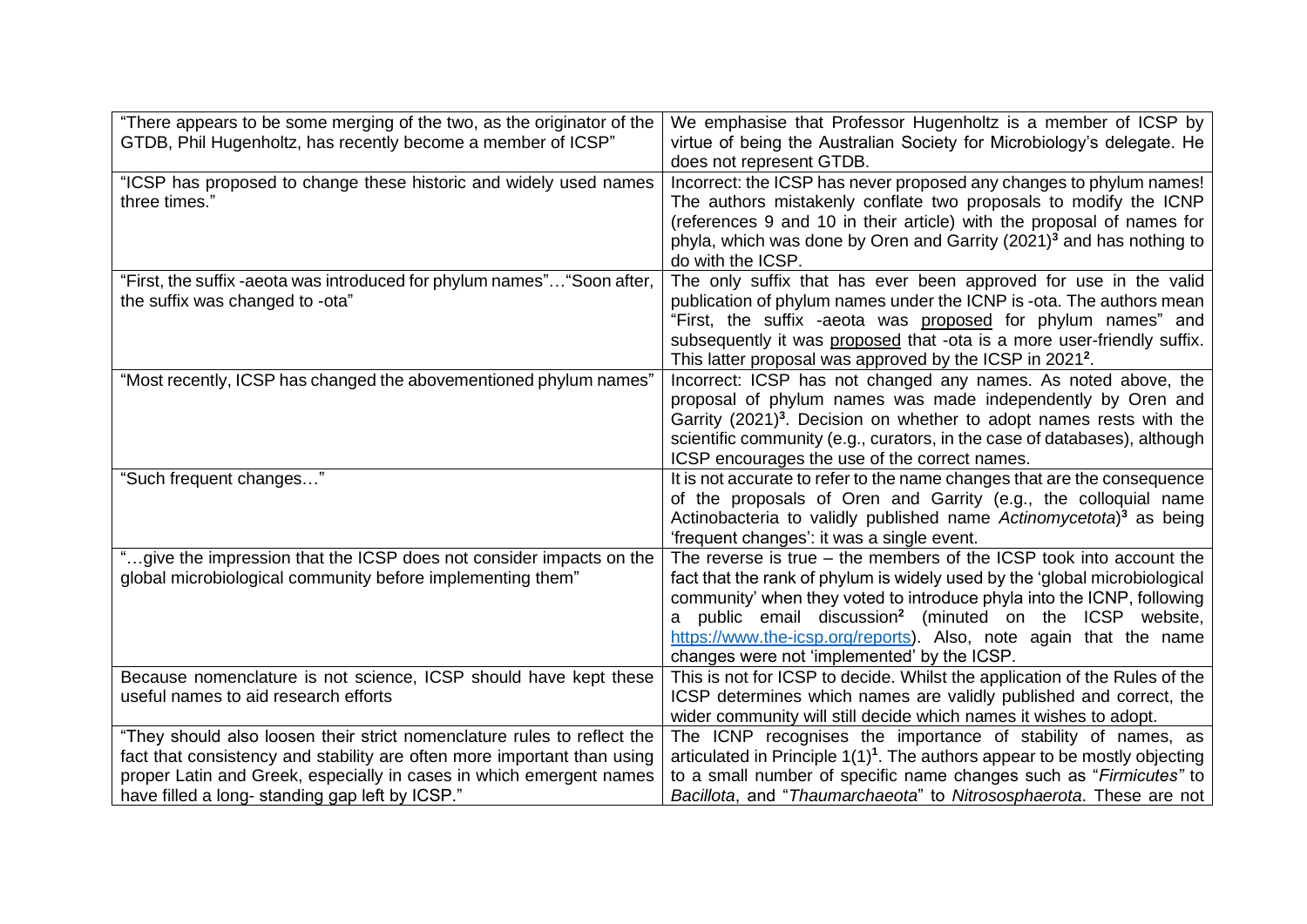| changes necessitated by the pedantic application of 'proper Latin and  |
|------------------------------------------------------------------------|
| Greek' but because the Rules of the ICNP state that the stem used in   |
| phylum names must derive from the name of the type genus. This latter  |
| provision in the ICNP adds value to the names by indicating the        |
| nomenclatural type, whilst having a standardised suffix (-ota) has the |
| advantage of unambiguously identifying the taxonomic rank of the       |
| names.                                                                 |

## **References**

- 1. Parker, C. T., Tindall, B. J. & Garrity, G. M. International Code of Nomenclature of Prokaryotes (2008 Revision). *Int. J. Syst. Evol. Microbiol*. **69**, S1–S111 (2019). <https://dx.doi.org/10.1099/ijsem.0.000778>
- 2. Oren, A., Arahal, D.R., Rosselló-Móra, R., Sutcliffe, I.C. & Moore, E.R.B. Emendation of Rules 5b, 8, 15 and 22 of the International Code of Nomenclature of Prokaryotes to include the rank of phylum. *Int. J. Syst. Evol. Microbiol*. **71**, 004851 (2021). <https://dx.doi.org/10.1099/ijsem.0.004851>
- 3. Oren, A. & Garrity, G. M. Valid publication of the names of forty-two phyla of prokaryotes. *Int. J. Syst. Evol. Microbiol*. **71**, 005056 (2021). <https://dx.doi.org/10.1099/ijsem.0.005056>
- 4. Whitman, W.B., Bull, C.T., Busse, H-J., Fournier, P-E., Oren, A. & Ventura, S. Request for revision of the Statutes of the International Committee on Systematics of Prokaryotes. *Int. J. Syst. Evol. Microbiol*. **69**, 584-593 (2019). <https://dx.doi.org/10.1099/ijsem.0.003117>
- 5. Parte, A.C., Sardà Carbasse, J., Meier-Kolthoff, J.P., Reimer, L.C. and Göker, M. List of Prokaryotic names with Standing in Nomenclature (LPSN) moves to the DSMZ. *Int. J. Syst. Evol. Microbiol*. **70**, 5607-5612 (2020). <https://dx.doi.org/10.1099/ijsem.0.004332>